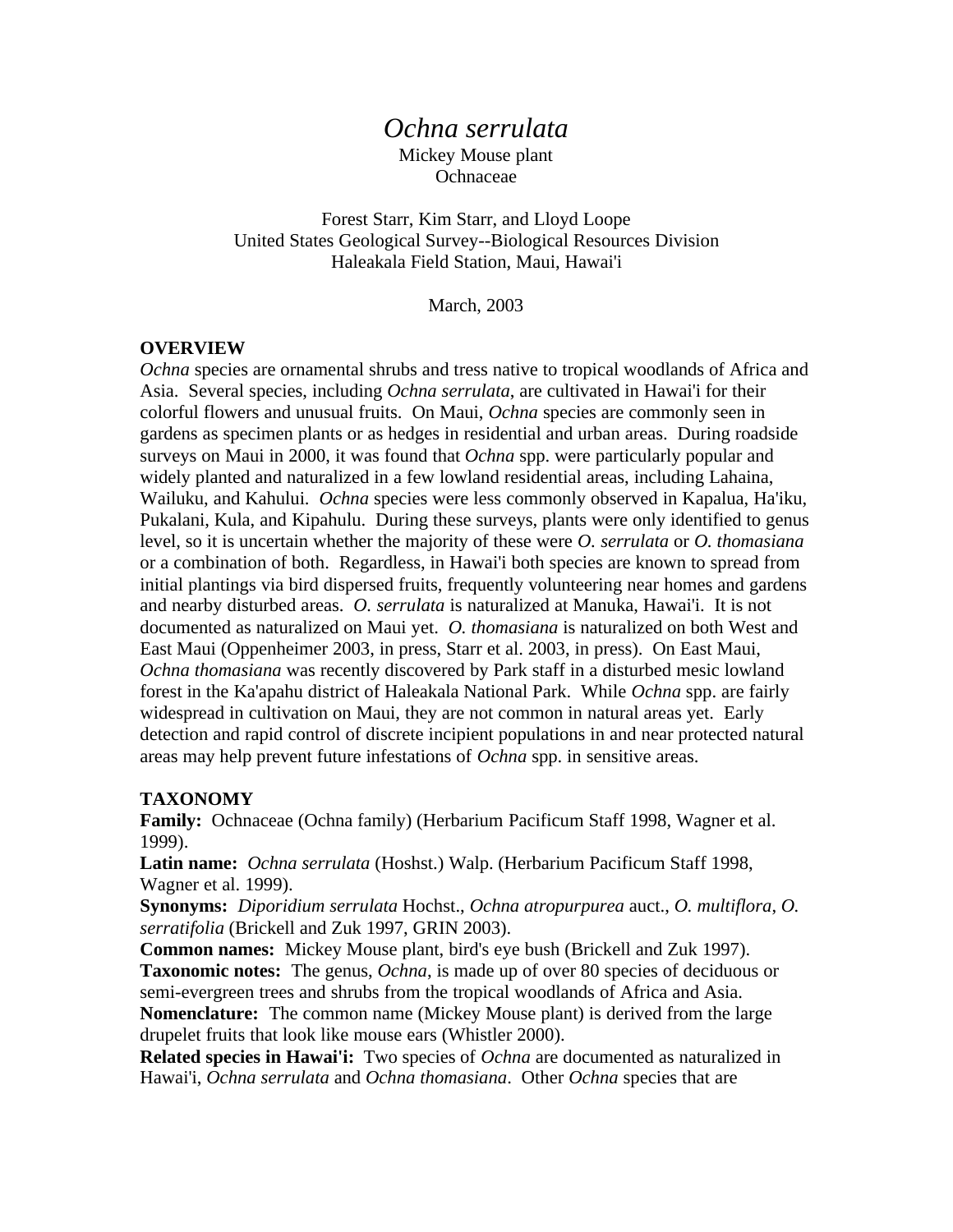cultivated in Hawai'i include *Ochna integerrima* (Vietnamese Mickey Mouse plant) and *Ochna mossambicensis* (African Mickey Mouse plant).

### **DESCRIPTION**

"Diffuse shrub to 3.3 m tall with copiously lenticellate twigs and branchlets; oblong, subsessile leaf blades with serrulate margins; and usually 5 or less drupelets." (Herbarium Pacificum Staff 1998, Wagner et al. 1999).

"Bushy, semi-evergreen shrub or small tree, with bronze shoots covered with close-set, raised, corky dots. Shiny, bright green leaves, 2 1/2 in (6 cm) long, are narrowly elliptic and finely toothed. Saucer-shaped flowers, to 3/4 in (2 cm) across, each with 5 or 6 spreading, bright yellow petals, are borne singly or in small cymes, mainly in late spring and summer; after the petals fall, the receptacle and sepals turn glossy red. Produces clusters of 5 or 6 spherical, lustrous black fruit." (Brickell and Zuk 1997).

"*O. serrulata* differs from *O. thomasiana* by having narrower leaves with sharp teeth rather than bristle-bearing margins." (Whistler 2000).

# **BIOLOGY & ECOLOGY**

**Cultivation:** *Ochna serrulata* is widely cultivated as an ornamental garden plant for its yellow flowers an unusual fruits.

**Invasiveness:** *Ochna serrulata* spreads from initial plantings via bird dispersed fruits and is naturalized in lowland disturbed mesic forests in at least Hawai'i and Australia (Herbarium Pacificum Staff 1998, Wagner et al. 1999, PIER 2003).

**Pollination:** Unknown.

**Propagation:** *Ochna serrulata* can be propagated from seeds (Brickell and Zuk 1997).

**Dispersal:** Seeds are likely dispersed by birds who are attracted to the fruits (Csurhes and Edwards 1998).

**Pests and diseases:** Brickell and Zuk (1997) report that *Ochna serrulata* is susceptible to spider mites.

# **DISTRIBUTION**

**Native range:** *Ochna serrulata* is native to the eastern Cape of Good Hope region in South Africa (Palgrave 1988).

**Global distribution:** *Ochna serrulata* is naturalized in lowland disturbed mesic forests in at least Hawai'i and Australia (Herbarium Pacificum Staff 1998, Wagner et al. 1999, PIER 2003). In Australia, *O. serrulata* is naturalized in dry sclerophyll forest and riparian vegetation throughout most of coastal, south-east Queensland (Csurhes and Edwards 1998).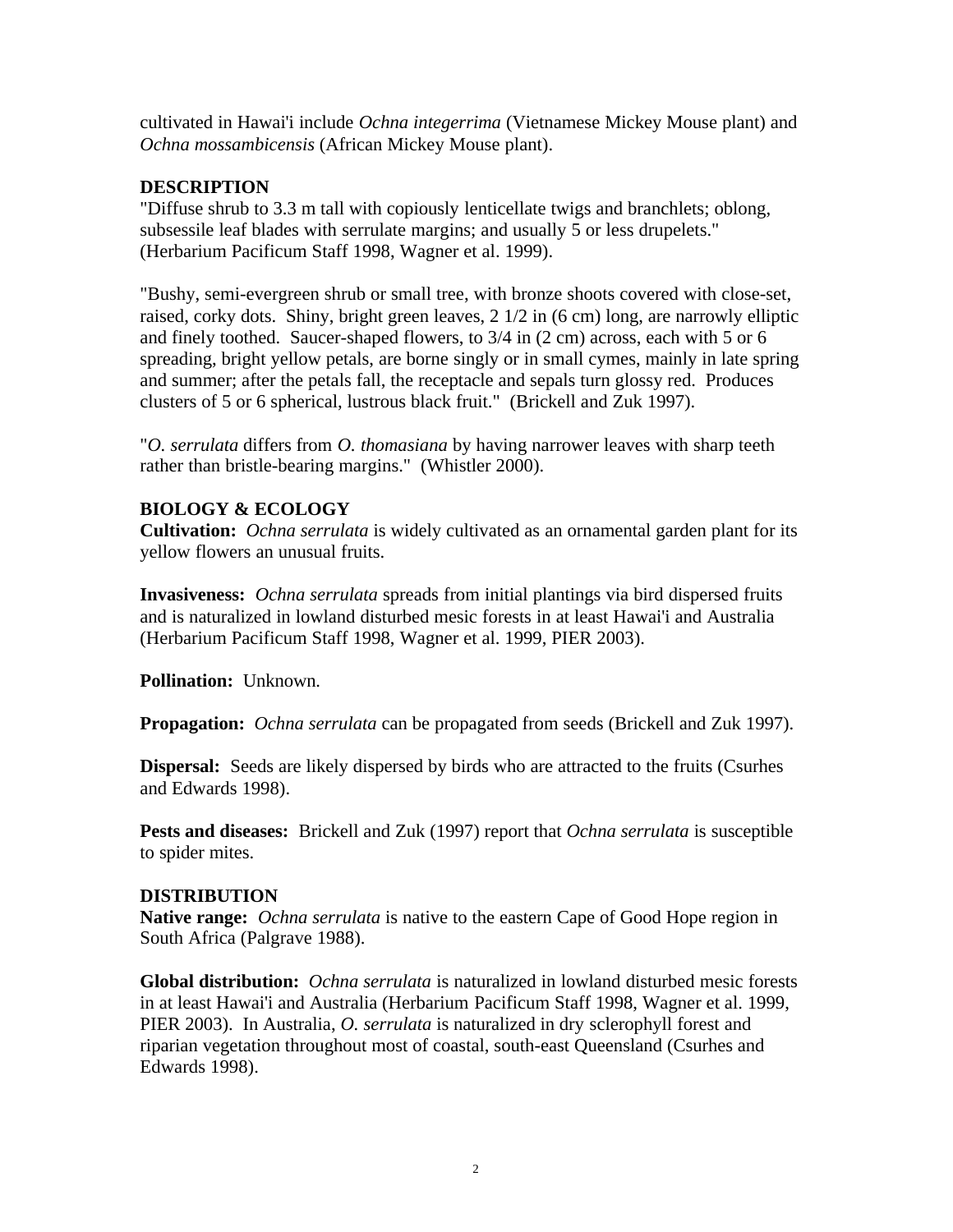**State of Hawai'i distribution:** Based on voucher specimens in Bishop Museum, Honolulu, Hawai'i, *Ochna serrulata* is not as commonly cultivated as *Ochna thomasiana* (Herbarium Pacificum Staff 1998). *Ochna serrulata* was recently reported as naturalized on the island of Hawai'i from Manuka State Park and Manuka Natural Area Reserve. O. serrulata is cultivated at Manuka State Park and was found naturalized in surrounding scrub forest behind the park and about 1 mile away in Manuka NAR in *Metrosideros polymorpha* (ohia) forest on a'a lava flow about 730 m (2,395 ft) (Herbarium Pacificum Staff 1998).

**Island of Maui distribution:** On Maui, *Ochna* species are commonly seen in gardens as specimen plants or as hedges in residential and urban areas. During roadside surveys on Maui in 2000, it was found that *Ochna* spp. were particularly popular and widely planted and naturalized in mostly lowland residential areas, including Lahaina, Wailuku, and Kahului. *Ochna* species were less commonly cultivated and naturalized in Kipahulu, Kapalua, Ha'iku, Pukalani, and up to about 4,000 ft (1,219 m) elevation in Kula. During these surveys, plants were only identified to genus level, so it is uncertain whether the majority of these were *O. serrulata* or *O. thomasiana* or a combination of both. Regardless, in Hawai'i both species are known to spread from initial plantings via bird dispersed fruits and frequently volunteer near homes and gardens and nearby disturbed areas.

#### **CONTROL METHODS**

**Physical control:** Smaller *Ochna* plants can probably be mechanically removed either by pulling or digging out the plants. This is likely a good way to control small populations of unwanted plants with little non-target effects.

**Chemical control:** In a larger infestation, chemical control may be necessary. Methods for woody species, such as cut stump or basal bark applications of herbicide are likely effective in controlling *Ochna serrulata*.

**Biological control:** None known.

**Cultural control:** The public could be made aware that *Ochna* species spread and be asked not to plant them, especially near natural areas.

**Noxious weed acts:** None known.

# **MANAGEMENT RECOMMENDATIONS**

*Ochna* species are widely cultivated in Hawai'i as ornamental garden plants. Two species, *Ochna serrulata* and *Ochna thomasiana* frequently volunteer near homes and gardens as well as disturbed mesic forests nearby plantings. On Maui, *O. serrulata* is not yet documented as naturalized, though it does volunteer near where it is planted. *Ochna* spp. are popular garden ornamentals and have already been planted in numerous neighborhoods. The public could be discouraged from future plantings, especially near natural areas. Natural area managers should become familiar with *Ochna* species so that they can be detected and controlled as early as possible to prevent large infestations.